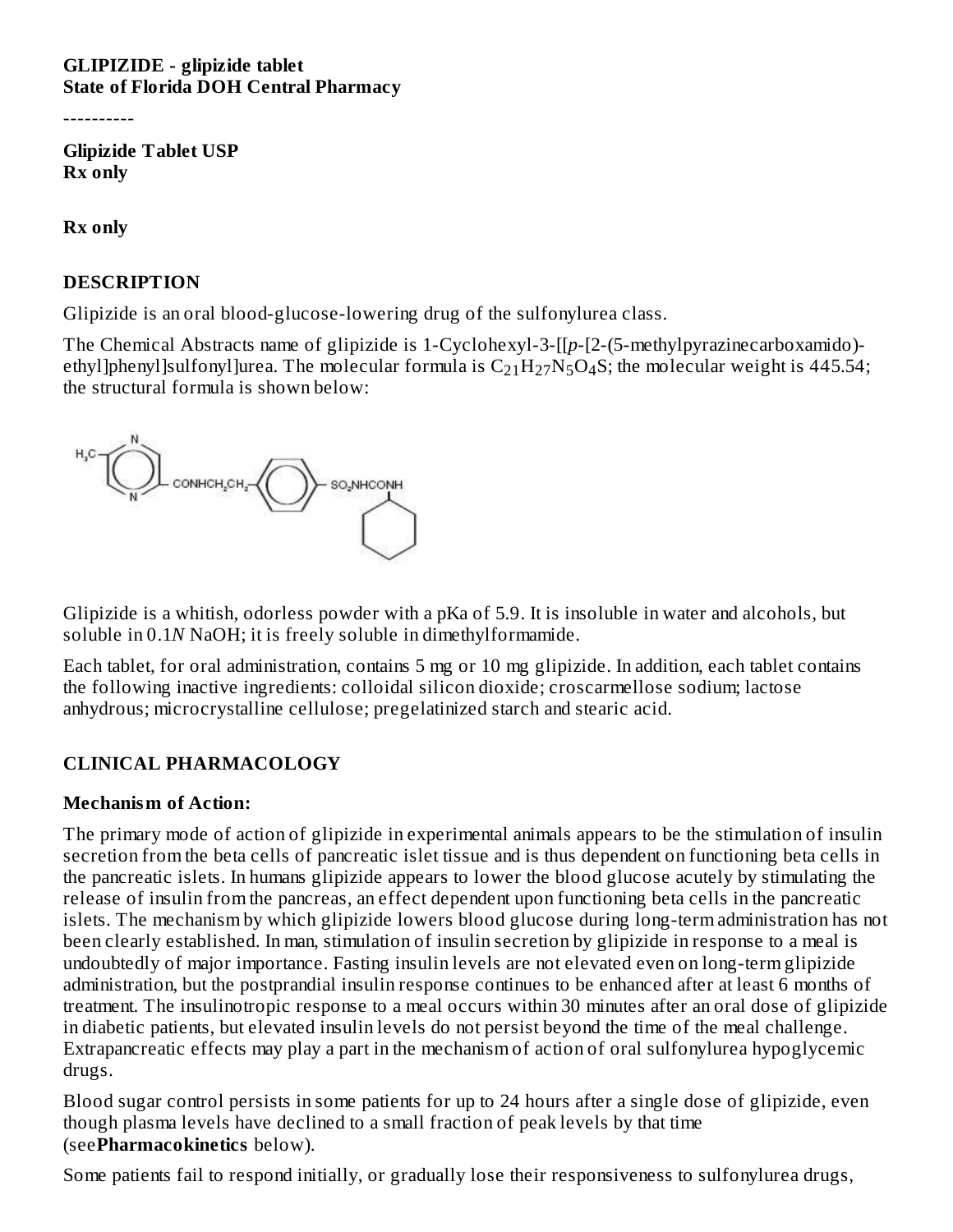including glipizide. Alternatively, glipizide may be effective in some patients who have not responded or have ceased to respond to other sulfonylureas.

## **Other Effects:**

It has been shown that glipizide therapy was effective in controlling blood sugar without deleterious changes in the plasma lipoprotein profiles of patients treated for NIDDM.

In a placebo-controlled, crossover study in normal volunteers, glipizide had no antidiuretic activity, and, in fact, led to a slight increase in free water clearance.

## **Pharmacokinetics:**

Gastrointestinal absorption of glipizide in man is uniform, rapid, and essentially complete. Peak plasma concentrations occur 1 to 3 hours after a single oral dose. The half-life of elimination ranges from 2 to 4 hours in normal subjects, whether given intravenously or orally. The metabolic and excretory patterns are similar with the two routes of administration, indicating that first-pass metabolism is not significant. Glipizide does not accumulate in plasma on repeated oral administration. Total absorption and disposition of an oral dose was unaffected by food in normal volunteers, but absorption was delayed by about 40 minutes. Thus glipizide was more effective when administered about 30 minutes before, rather than with, a test meal in diabetic patients. Protein binding was studied in serum from volunteers who received either oral or intravenous glipizide and found to be 98 to 99% one hour after either route of administration. The apparent volume of distribution of glipizide after intravenous administration was 11 liters, indicative of localization within the extracellular fluid compartment. In mice no glipizide or metabolites were detectable autoradiographically in the brain or spinal cord of males or females, nor in the fetuses of pregnant females. In another study, however, very small amounts of radioactivity were detected in the fetuses of rats given labelled drug.

The metabolism of glipizide is extensive and occurs mainly in the liver. The primary metabolites are inactive hydroxylation products and polar conjugates and are excreted mainly in the urine. Less than 10% unchanged glipizide is found in the urine.

## **INDICATIONS AND USAGE**

Glipizide tablets are indicated as an adjunct to diet for the control of hyperglycemia and its associated symptomatology in patients with non-insulin-dependent diabetes mellitus (NIDDM; type II), formerly known as maturity-onset diabetes, after an adequate trial of dietary therapy has proved unsatisfactory.

In initiating treatment for non-insulin-dependent diabetes, diet should be emphasized as the primary form of treatment. Caloric restriction and weight loss are essential in the obese diabetic patient. Proper dietary management alone may be effective in controlling the blood glucose and symptoms of hyperglycemia. The importance of regular physical activity should also be stressed, and cardiovascular risk factors should be identified, and corrective measures taken where possible.

If this treatment program fails to reduce symptoms and/or blood glucose, the use of an oral sulfonylurea or insulin should be considered. Use of glipizide must be viewed by both the physician and patient as a treatment in addition to diet, and not as a substitute for diet or as a convenient mechanism for avoiding dietary restraint. Furthermore, loss of blood glucose control on diet alone also may be transient, thus requiring only short-term administration of glipizide.

During maintenance programs, glipizide should be discontinued if satisfactory lowering of blood glucose is no longer achieved. Judgements should be based on regular clinical and laboratory evaluations.

In considering the use of glipizide in asymptomatic patients, it should be recognized that controlling the blood glucose in non-insulin-dependent diabetes has not been definitely established to be effective in preventing the long-term cardiovascular or neural complications of diabetes.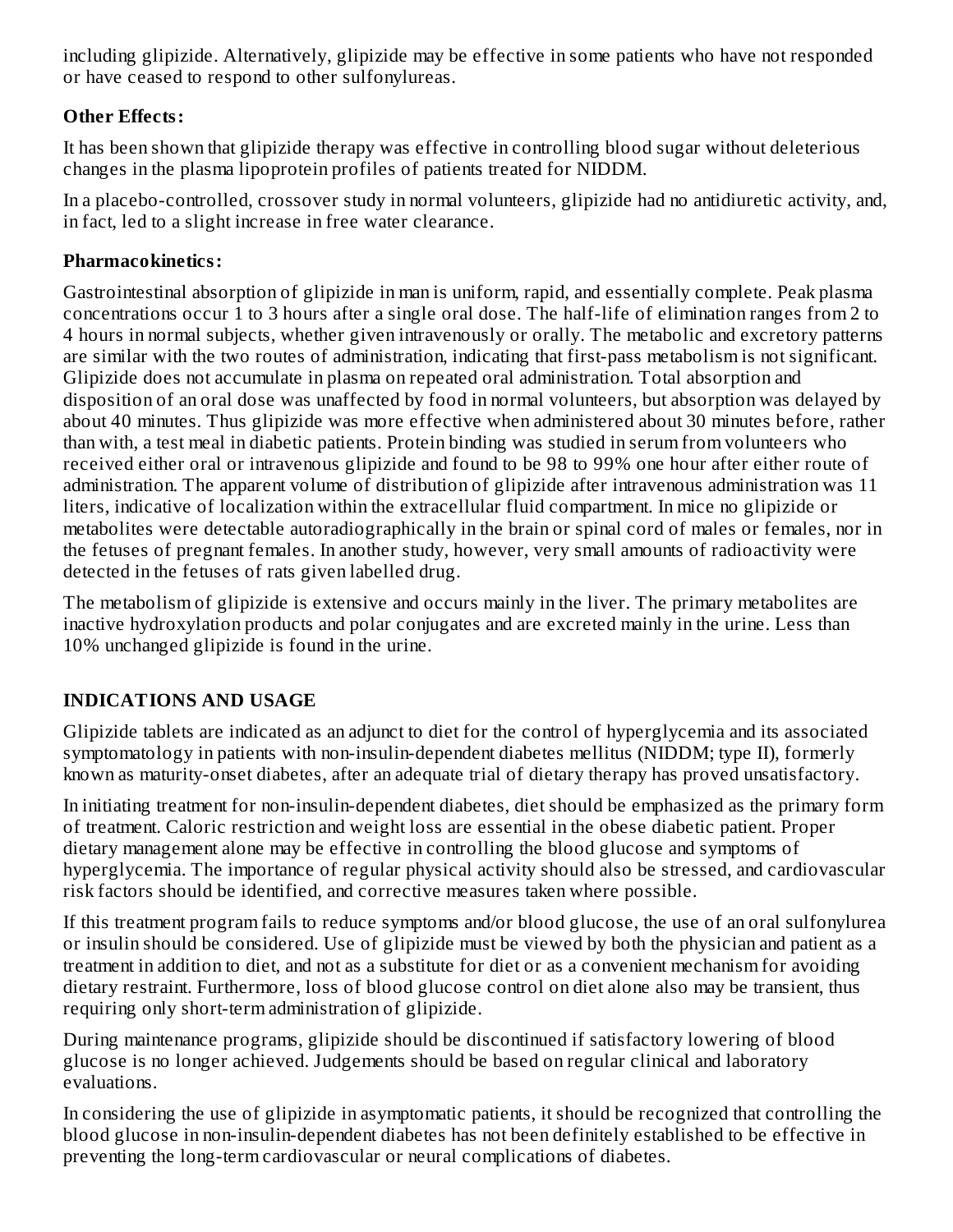#### **CONTRAINDICATIONS**

Glipizide tablets are contraindicated in patients with:

- 1. Known hypersensitivity to the drug.
- 2. Diabetic ketoacidosis, with or without coma. This condition should be treated with insulin.

#### **WARNINGS**

#### **SPECIAL WARNING ON INCREASED RISK OF CARDIOVASCULAR MORTALITY:**

**The administration of oral hypoglycemic drugs has been reported to be associated with increas ed cardiovas cular mortality as compared to treatment with diet alone or diet plus insulin. This warning is bas ed on the study conducted by the University Group Diabetics Program (UGDP), a long-term prospective clinical trial designed to evaluate the effectiveness of glucos elowering drugs in preventing or delaying vas cular complications in patients with non-insulindependent diabetes. The study involved 823 patients who were randomly assigned to one of four treatment groups. (***Diabetes,* **19, supp. 2:747-830, 1970).**

UGDP reported that patients treated for 5 to 8 years with diet plus a fixed dose of tolbutamide (1.5 **grams per day) had a rate of cardiovas cular mortality approximately 2 ½ times that of patients** treated with diet alone. A significant increase in total mortality was not observed, but the use of **tolbutamide was dis continued bas ed on the increas e in cardiovas cular mortality, thus limiting the opportunity for the study to show an increas e in overall mortality. Despite controversy regarding the interpretation of thes e results, the findings of the UGDP study provide an adequate basis for this warning. The patient should be informed of the potential risks and advantages of glipizide and of alternative modes of therapy.**

**Although only one drug in the sulfonylurea class (tolbutamide) was included in this study, it is prudent from a safety standpoint to consider that this warning may also apply to other oral** hypoglycemic drugs in this class, in view of their close similarities in mode of action and chemical **structure.**

#### **PRECAUTIONS**

#### **General**

**Renal and Hepatic Dis eas e:** The metabolism and excretion of glipizide may be slowed in patients with impaired renal and/or hepatic function. If hypoglycemia should occur in such patients, it may be prolonged and appropriate management should be instituted.

**Hypoglycemia:** All sulfonylurea drugs are capable of producing severe hypoglycemia. Proper patient selection, dosage, and instructions are important to avoid hypoglycemic episodes. Renal or hepatic insufficiency may cause elevated blood levels of glipizide and the latter may also diminish gluconeogenic capacity, both of which increase the risk of serious hypoglycemic reactions. Elderly, debilitated or malnourished patients, and those with adrenal or pituitary insufficiency are particularly susceptible to the hypoglycemic action of glucose-lowering drugs. Hypoglycemia may be difficult to recognize in the elderly, and in people who are taking beta-adrenergic blocking drugs. Hypoglycemia is more likely to occur when caloric intake is deficient, after severe or prolonged exercise, when alcohol is ingested, or when more than one glucose-lowering drug is used.

**Loss of Control of Blood Glucos e:** When a patient stabilized on any diabetic regimen is exposed to stress such as fever, trauma, infection, or surgery, a loss of control may occur. At such times, it may be necessary to discontinue glipizide and administer insulin.

The effectiveness of any oral hypoglycemic drug, including glipizide, in lowering blood glucose to a desired level decreases in many patients over a period of time, which may be due to progression of the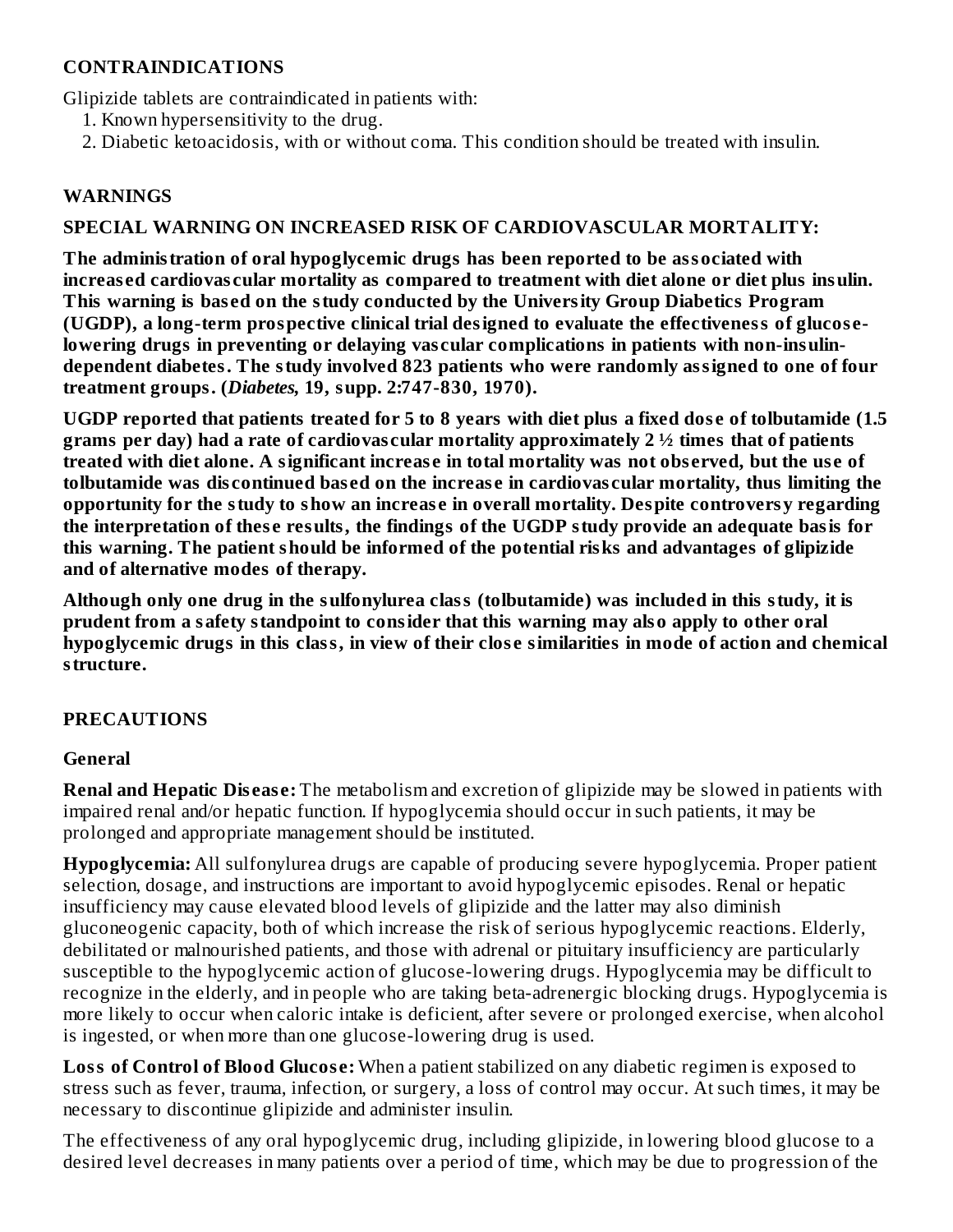severity of the diabetes or to diminished responsiveness to the drug. This phenomenon is known as secondary failure, to distinguish it from primary failure in which the drug is ineffective in an individual patient when first given.

#### **Laboratory Tests:**

Blood and urine glucose should be monitored periodically. Measurement of glycosylated hemoglobin may be useful.

## **Information for Patients:**

Patients should be informed of the potential risks and advantages of glipizide and of alternative modes of therapy. They should also be informed about the importance of adhering to dietary instructions, of a regular exercise program, and of regular testing of urine and/or blood glucose.

The risks of hypoglycemia, its symptoms and treatment, and conditions that predispose to its development should be explained to patients and responsible family members. Primary and secondary failure should also be explained.

## **Drug Interactions:**

The hypoglycemic action of sulfonylureas may be potentiated by certain drugs including nonsteroidal anti-inflammatory agents, some azoles, and other drugs that are highly protein bound, salicylates, sulfonamides, chloramphenicol, probenecid, coumarins, monoamine oxidase inhibitors, and beta adrenergic blocking agents. When such drugs are administered to a patient receiving glipizide, the patient should be observed closely for hypoglycemia. When such drugs are withdrawn from a patient receiving glipizide, the patient should be observed closely for loss of control. *In vitro* binding studies with human serum proteins indicate that glipizide binds differently than tolbutamide and does not interact with salicylate or dicumarol. However, caution must be exercised in extrapolating these findings to the clinical situation and in the use of glipizide with these drugs.

Certain drugs tend to produce hyperglycemia and may lead to loss of control. These drugs include the thiazides and other diuretics, corticosteriods, phenothiazines, thyroid products, estrogens, oral contraceptives, phenytoin, nicotinic acid, sympathomimetics, calcium channel blocking drugs, and isoniazid. When such drugs are administered to a patient receiving glipizide, the patient should be closely observed for loss of control. When such drugs are withdrawn from a patient receiving glipizide, the patient should be observed closely for hypoglycemia.

A potential interaction between oral miconazole and oral hypoglycemic agents leading to severe hypoglycemia has been reported. Whether this interaction also occurs with the intravenous, topical, or vaginal preparations of miconazole is not known. The effect of concomitant administration of fluconazole and glipizide has been demonstrated in a placebo-controlled crossover study in normal volunteers. All subjects received glipizide alone and following treatment with 100 mg of fluconazole as a single daily oral dose for 7 days. The mean percentage increase in the glipizide AUC after fluconazole administration was 56.9% (range: 35 to 81).

## **Carcinogenesis, Mutagenesis, Impairment of Fertility:**

A twenty month study in rats and an eighteen month study in mice at doses up to 75 times the maximum human dose revealed no evidence of drug-related carcinogenicity. Bacterial and *in vivo* mutagenicity tests were uniformly negative. Studies in rats of both sexes at doses up to 75 times the human dose showed no effects on fertility.

## **Pregnancy:**

## **Teratogenic Effects:**

Pregnancy Category C: Glipizide was found to be mildly fetotoxic in rat reproductive studies at all dose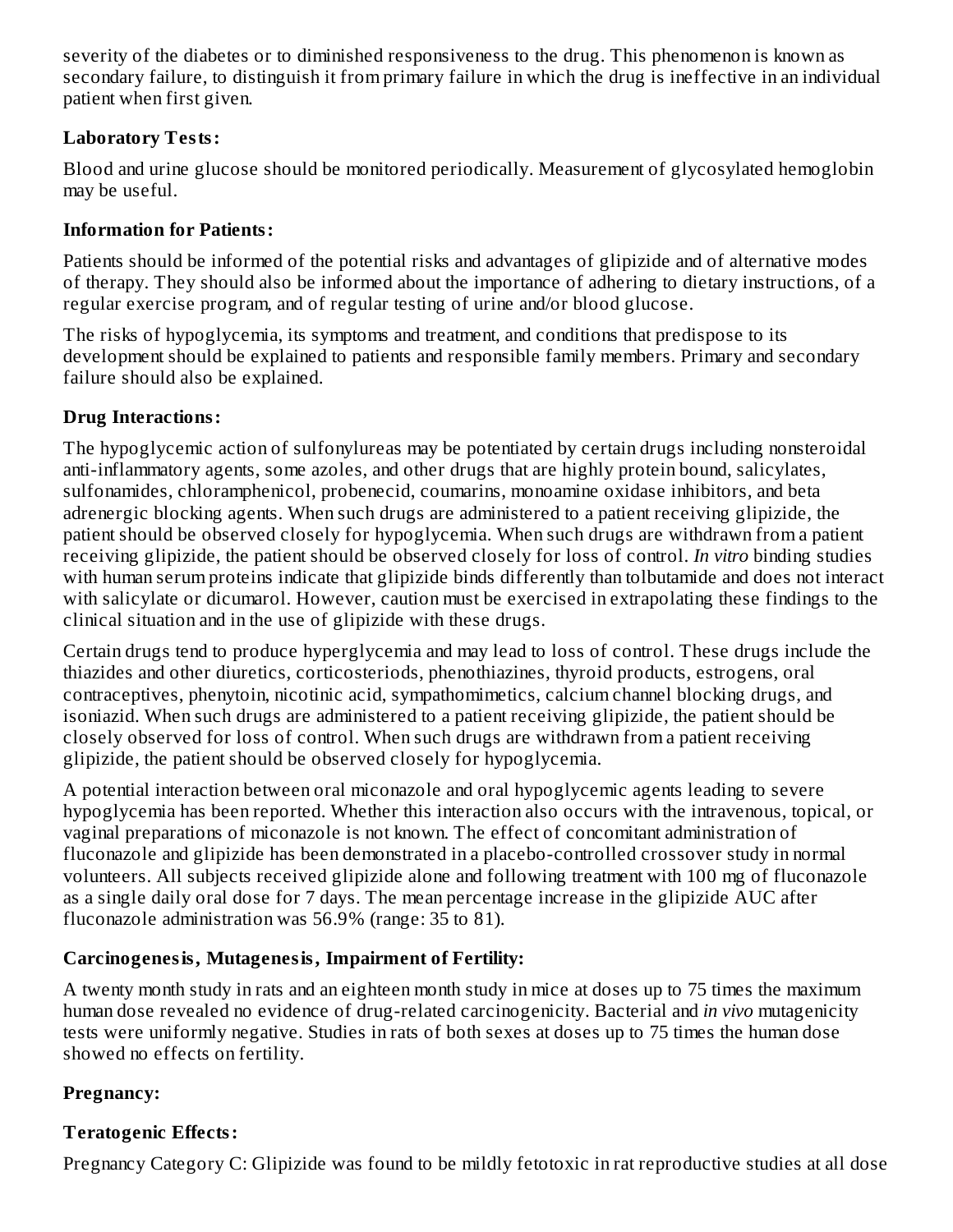levels (5 to 50 mg/kg). This fetotoxicity has been similarly noted with other sulfonylureas, such as tolbutamide and tolazamide. The effect is perinatal and believed to be directly related to the pharmacologic (hypoglycemic) action of glipizide. In studies in rats and rabbits no teratogenic effects were found. There are no adequate and well controlled studies in pregnant women. Glipizide should be used during pregnancy only if the potential benefit justifies the potential risk to the fetus.

Because recent information suggests that abnormal blood glucose levels during pregnancy are associated with a higher incidence of congenital abnormalities, many experts recommend that insulin be used during pregnancy to maintain blood glucose levels as close to normal as possible.

## **Nonteratogenic Effects:**

Prolonged severe hypoglycemia (4 to 10 days) has been reported in neonates born to mothers who were receiving a sulfonylurea drug at the time of delivery. This has been reported more frequently with the use of agents with prolonged half-lives. If glipizide is used during pregnancy, it should be discontinued at least one month before the expected delivery date.

#### **Nursing Mothers:**

Although it is not known whether glipizide is excreted in human milk, some sulfonylurea drugs are known to be excreted in human milk. Because the potential for hypoglycemia in nursing infants may exist, a decision should be made whether to discontinue nursing or to discontinue the drug, taking into account the importance of the drug to the mother. If the drug is discontinued and if diet alone is inadequate for controlling blood glucose, insulin therapy should be considered.

#### **Pediatric Us e:**

Safety and effectiveness in children have not been established.

#### **Geriatric Us e:**

A determination has not been made whether controlled clinical studies of glipizide included sufficient numbers of subjects aged 65 and over to define a difference in response from younger subjects. Other reported clinical experience has not identified differences in responses between the elderly and younger patients. In general, dose selection for an elderly patient should be cautious, usually starting at the low end of the dosing range, reflecting the greater frequency of decreased hepatic, renal or cardiac function, and of concomitant disease or other drug therapy.

## **ADVERSE REACTIONS**

In U.S. and foreign controlled studies, the frequency of serious adverse reactions reported was very low. Of 702 patients, 11.8% reported adverse reactions and in only 1.5% was glipizide discontinued.

#### **Hypoglycemia:** See**PRECAUTIONS** and**OVERDOSAGE** sections.

**Gastrointestinal:** Gastrointestinal disturbances are the most common reactions. Gastrointestinal complaints were reported with the following approximate incidence: nausea and diarrhea, one in seventy; constipation and gastralgia, one in one hundred. They appear to be dose-related and may disappear on division or reduction of dosage. Cholestatic jaundice may occur rarely with sulfonylureas: Glipizide should be discontinued if this occurs.

**Dermatologic:** Allergic skin reactions including erythema, morbilliform or maculopapular eruptions, urticaria, pruritus, and eczema have been reported in about one in seventy patients. These may be transient and may disappear despite continued use of glipizide; if skin reactions persist, the drug should be discontinued. Porphyria cutanea tarda and photosensitivity reactions have been reported with sulfonylureas.

**Hematologic:** Leukopenia, agranulocytosis, thrombocytopenia, hemolytic anemia, aplastic anemia, and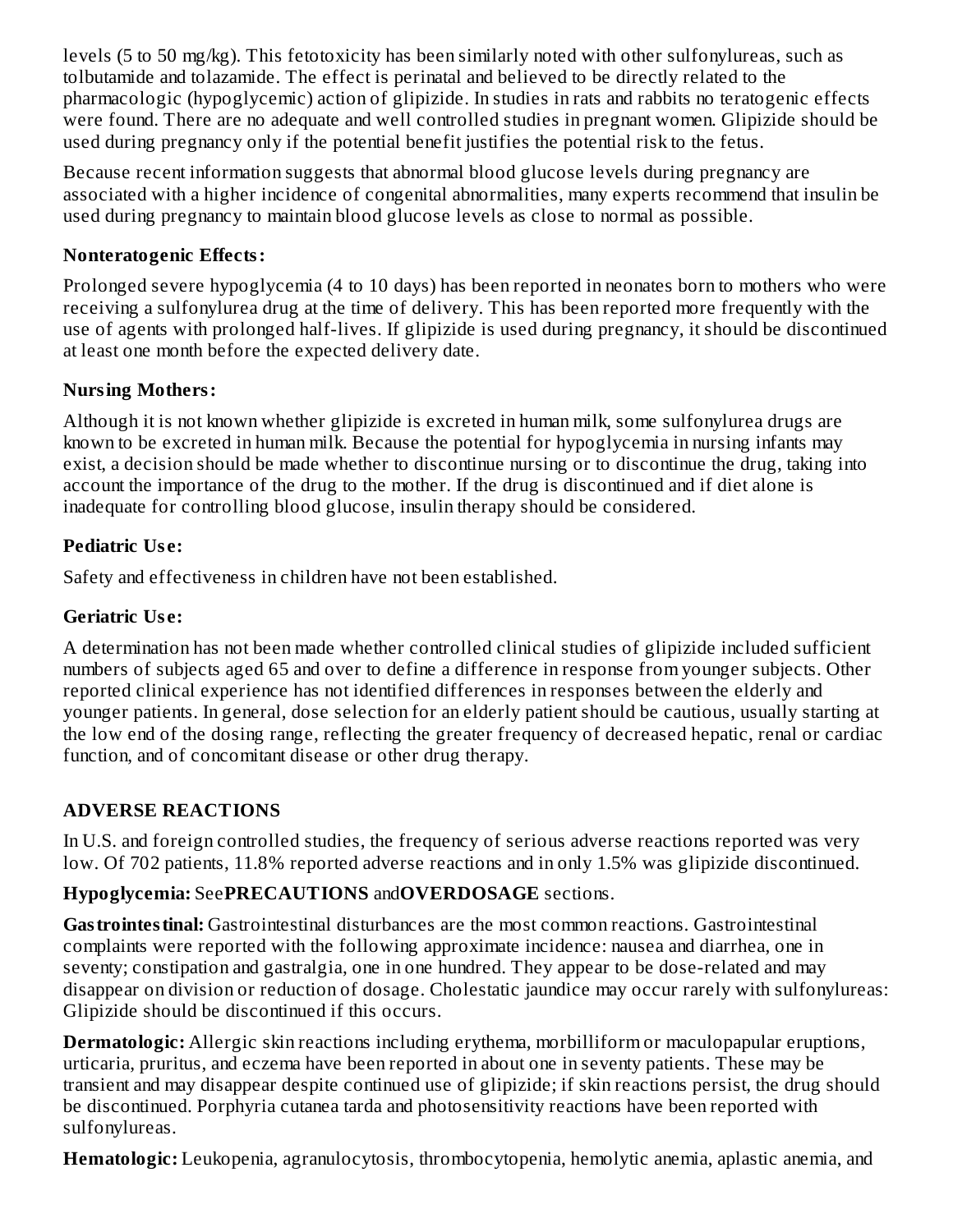pancytopenia have been reported with sulfonylureas.

**Metabolic:** Hepatic porphyria and disulfiram-like reactions have been reported with sulfonylureas. In the mouse, glipizide pretreatment did not cause an accumulation of acetaldehyde after ethanol administration. Clinical experience to date has shown that glipizide has an extremely low incidence of disulfiram-like alcohol reactions.

**Endocrine Reactions:** Cases of hyponatremia and the syndrome of inappropriate antidiuretic hormone (SIADH) secretion have been reported with this and other sulfonylureas.

**Mis cellaneous:** Dizziness, drowsiness, and headache have each been reported in about one in fifty patients treated with glipizide. They are usually transient and seldom require discontinuance of therapy.

**Laboratory Tests:** The pattern of laboratory test abnormalities observed with glipizide was similar to that for other sulfonylureas. Occasional mild to moderate elevations of SGOT, LDH, alkaline phosphatase, BUN and creatinine were noted. One case of jaundice was reported. The relationship of these abnormalities to glipizide is uncertain, and they have rarely been associated with clinical symptoms.

## **OVERDOSAGE**

There is no well documented experience with glipizide overdosage. The acute oral toxicity was extremely low in all species tested (LD $_{50}$  greater than 4 g/kg).

Overdosage of sulfonylureas including glipizide can produce hypoglycemia. Mild hypoglycemic symptoms without loss of consciousness or neurologic findings should be treated aggressively with oral glucose and adjustments in drug dosage and/or meal patterns. Close monitoring should continue until the physician is assured that the patient is out of danger. Severe hypoglycemic reactions with coma, seizure, or other neurological impairment occur infrequently, but constitute medical emergencies requiring immediate hospitalization. If hypoglycemic coma is diagnosed or suspected, the patient should be given a rapid intravenous injection of concentrated (50%) glucose solution. This should be followed by a continuous infusion of a more dilute (10%) glucose solution at a rate that will maintain the blood glucose at a level above 100 mg/dL. Patients should be closely monitored for a minimum of 24 to 48 hours since hypoglycemia may recur after apparent clinical recovery. Clearance of glipizide from plasma would be prolonged in persons with liver disease. Because of the extensive protein binding of glipizide, dialysis is unlikely to be of benefit.

## **DOSAGE AND ADMINISTRATION**

There is no fixed dosage regimen for the management of diabetes mellitus with glipizide or any other hypoglycemic agent. In addition to the usual monitoring of urinary glucose, the patient's blood glucose must also be monitored periodically to determine the minimum effective dose for the patient; to detect primary failure, i.e., inadequate lowering of blood glucose at the maximum recommended dose of medication; and to detect secondary failure, i.e., loss of any adequate blood-glucose-lowering response after an initial period of effectiveness. Glycosylated hemoglobin levels may also be of value in monitoring the patient's response to therapy.

Short-term administration of glipizide may be sufficient during periods of transient loss of control in patients usually controlled well on diet.

In general, glipizide should be given approximately 30 minutes before a meal to achieve the greatest reduction in postprandial hyperglycemia.

**Initial Dos e:** The recommended starting dose is 5 mg, given before breakfast. Geriatric patients or those with liver disease may be started on 2.5 mg.

**Titration:** Dosage adjustments should ordinarily be in increments of 2.5 to 5 mg, as determined by blood glucose response. At least several days should elapse between titration steps. If response to a single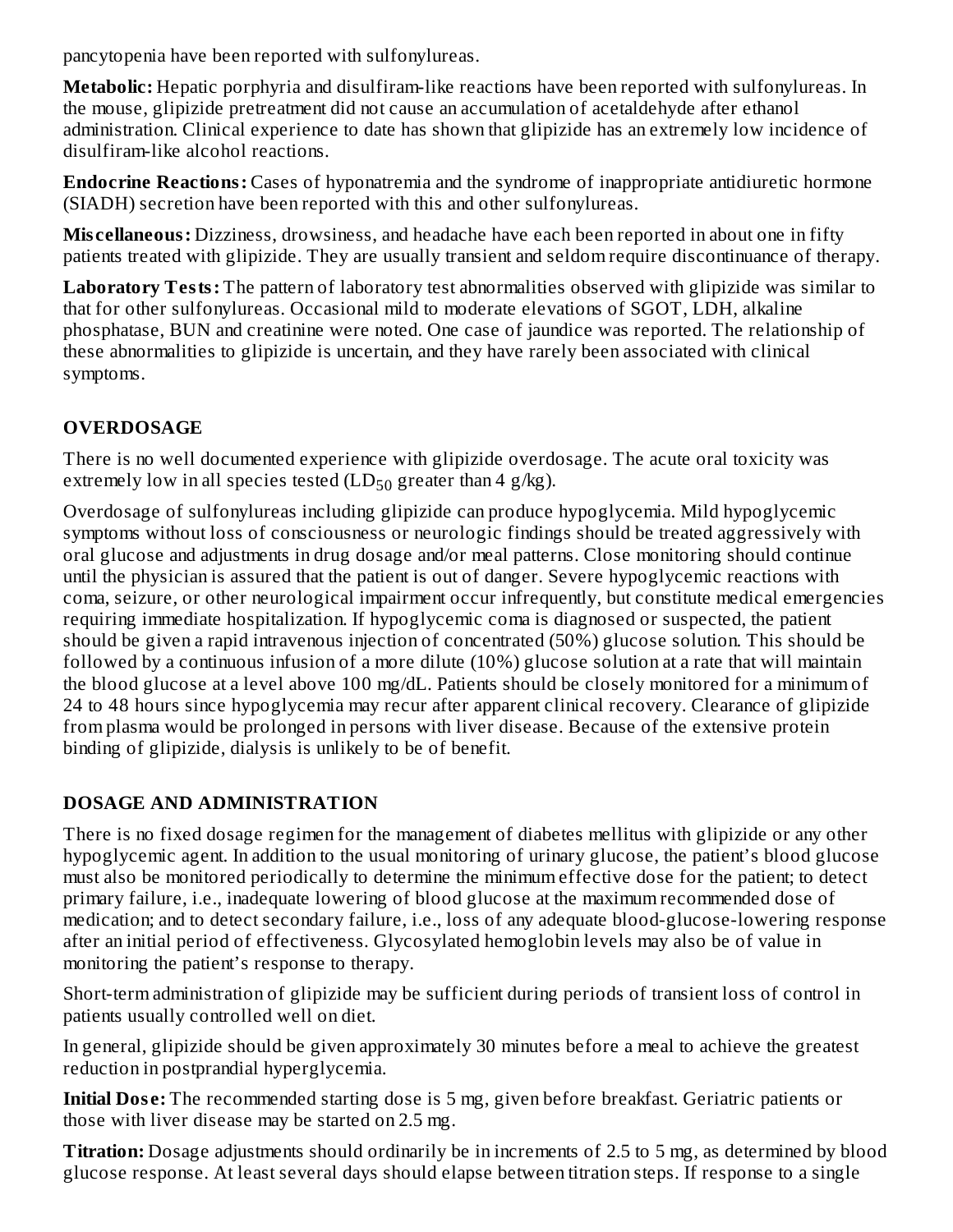dose is not satisfactory, dividing the dose may prove effective. The maximum recommended once daily dose is 15 mg. Doses above 15 mg should ordinarily be divided and given before meals of adequate caloric content. The maximum recommended total daily dose is 40 mg.

**Maintenance:** Some patients may be effectively controlled on a once-a-day regimen, while others show better response with divided dosing. Total daily doses above 15 mg should ordinarily be divided. Total daily doses above 30 mg have been safely given on a b.i.d. basis to long-term patients.

In elderly patients, debilitated or malnourished patients, and patients with impaired renal or hepatic function, the initial and maintenance dosing should be conservative to avoid hypoglycemic reactions (see**PRECAUTIONS** section).

**Patients Receiving Insulin:** As with other sulfonylurea-class hypoglycemics, many stable noninsulindependent diabetic patients receiving insulin may be safely placed on glipizide. When transferring patients from insulin to glipizide, the following general guidelines should be considered:

For patients whose daily insulin requirement is 20 units or less, insulin may be discontinued and glipizide therapy may begin at usual dosages. Several days should elapse between glipizide titration steps.

For patients whose daily insulin requirement is greater than 20 units, the insulin dose should be reduced by 50% and glipizide therapy may begin at usual dosages. Subsequent reductions in insulin dosage should depend on individual patient response. Several days should elapse between glipizide titration steps.

During the insulin withdrawal period, the patient should test urine samples for sugar and ketone bodies at least three times daily. Patients should be instructed to contact the prescriber immediately if these tests are abnormal. In some cases, especially when patient has been receiving greater than 40 units of insulin daily, it may be advisable to consider hospitalization during the transition period.

**Patients Receiving Other Oral Hypoglycemic Agents:** As with other sulfonylurea-class hypoglycemics, no transition period is necessary when transferring patients to glipizide. Patients should be observed carefully (1 to 2 weeks) for hypoglycemia when being transferred from longer half-life sulfonylureas (e.g., chlorpropamide) to glipizide due to potential overlapping of drug effect.

## **HOW SUPPLIED**

Glipizide Tablets USP are supplied by **State of Florida DOH Central Pharmacy** as follows:

|            |                 |                         |       | Source<br>Prod. |
|------------|-----------------|-------------------------|-------|-----------------|
| <b>NDC</b> | Strength        | Quantity/Form           | Color | Code            |
| 53808-     |                 | 30 Tablets in a Blister | white | 0591-0460       |
| 0369-1     | 5 <sub>mg</sub> | Pack                    |       |                 |

Store below 30°C (86°F).

Dispense in a tight container as defined in the USP.

#### **Apotex**

Indianapolis IN

This Product was Repackaged By:

**State of Florida DOH Central Pharmacy** 104-2 Hamilton Park Drive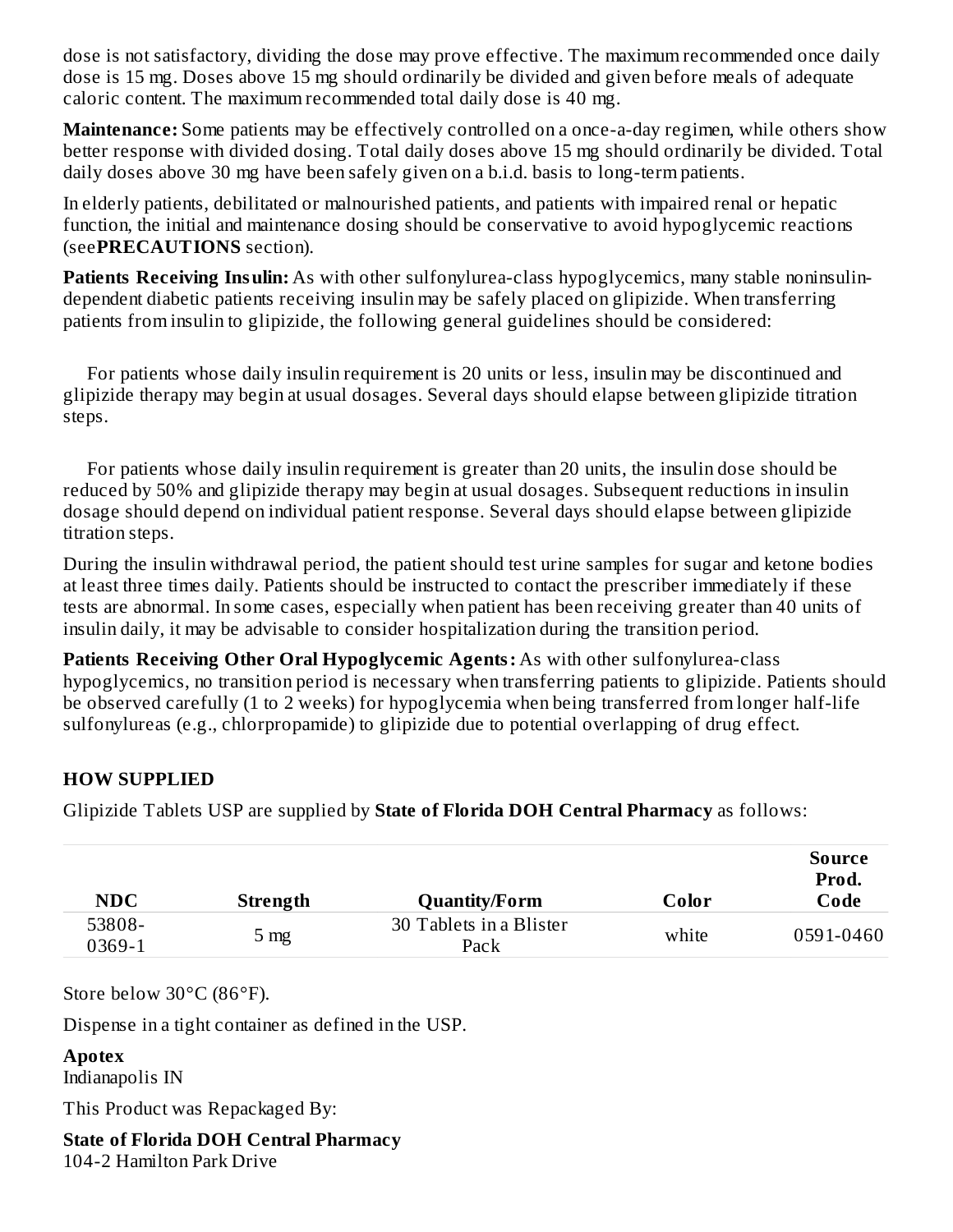Tallahassee, FL 32304 United States

# **Label Image for 10mg**

| <b>GLIPIZIDE</b>                                           |                                   |                              |                  |                                    |                 |  |
|------------------------------------------------------------|-----------------------------------|------------------------------|------------------|------------------------------------|-----------------|--|
| glipizide tablet                                           |                                   |                              |                  |                                    |                 |  |
|                                                            |                                   |                              |                  |                                    |                 |  |
| <b>Product Information</b>                                 |                                   |                              |                  |                                    |                 |  |
| <b>Product Type</b>                                        | HUMAN PRESCRIPTION<br><b>DRUG</b> | <b>Item Code</b><br>(Source) |                  | NDC:53808-0400(NDC:60505-<br>0142) |                 |  |
| <b>Route of Administration</b>                             | ORAL                              |                              |                  |                                    |                 |  |
|                                                            |                                   |                              |                  |                                    |                 |  |
|                                                            |                                   |                              |                  |                                    |                 |  |
| <b>Active Ingredient/Active Moiety</b>                     |                                   |                              |                  |                                    |                 |  |
| <b>Ingredient Name</b>                                     |                                   |                              |                  | <b>Basis of Strength</b>           | Strength        |  |
| GLIPIZIDE (UNII: X7WDT95N5C) (GLIPIZIDE - UNII:X7WDT95N5C) |                                   |                              | <b>GLIPIZIDE</b> |                                    | 5 <sub>mg</sub> |  |
|                                                            |                                   |                              |                  |                                    |                 |  |
|                                                            |                                   |                              |                  |                                    |                 |  |
|                                                            |                                   |                              |                  |                                    |                 |  |